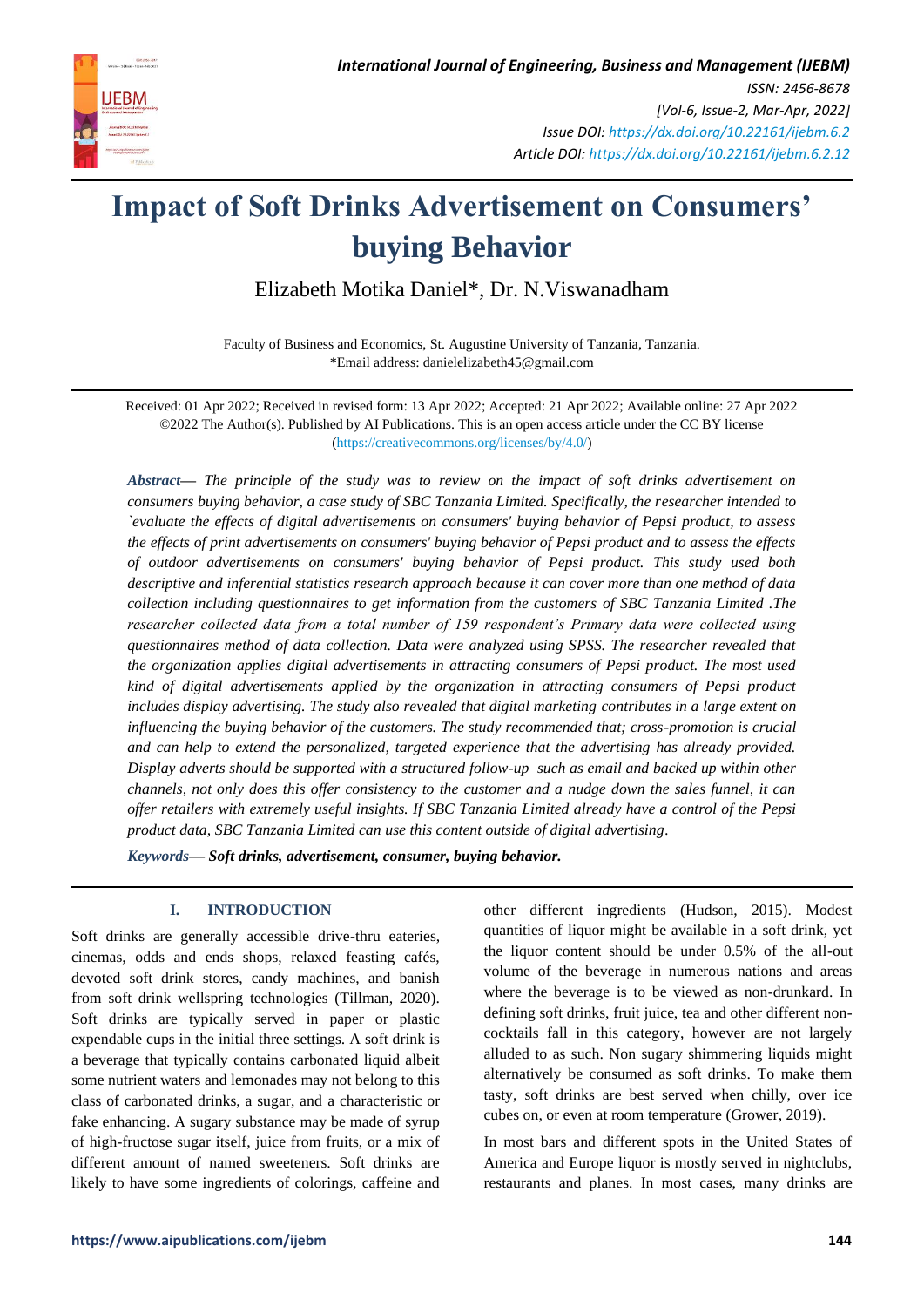mixed as a blend of a soft drink with hard liquor added in and served with ice cubes in to make it tasty. Best example of such a mix is that of coke and rum. A lime juice may be added to add up the tasty (Tillman, 2020). Most natively constructed fruit juice plans, which may have alcohol contents, are a combination of different organic product juices and a soft drink. In most ice cream parlors and restaurants, it is common to find customers of ice cream floats and specifically root beer floats. Sunkist, Sierra Mist, Fantail, Sprite, Pepsi are common brands sold in addition to Dr Pepper, 7 UP, Mountain Dew, Crush. In 2003, the United States in the Harvard Dialect study of utilization of the nine mostly fluently used names of different drinks, soda appeared to be mostly favored by more than half of the respondents in the study in most areas of the Northeastern United States, St. Louis, areas surrounding Milwaukee and California. Pop was the next term favored in the Pacific Northwest and Midwest by 25percent of the respondents, whereas 12 percent of the respondents had their preference in coke trademark and most of these respondents were from the Southern United States. Tonic became the next term in eastern Massachusetts, in spite of the fact that utilization diminishing (Grower, 2019)

In Tanzania, tea could be the most well-known soft drink consumed mostly by local people. Coffee is one more top pick and is regularly sold by road merchants. Just like other parts of the world, soft drinks such as Pepsi, coke and boxed juices are widely available and mostly consumed in towns. Fresh juice made from occasional natural fruits is also common in most parts of Tanzania. In most islands and along the coast were most of the populaces are Muslim, soft drink is sold in traveler inns, but also accessible in neighborhood cafés. Fruit juices commonly from orange, sugar cane, pineapple, and tamarind additionally assist with extinguishing thirsts in different areas of Tanzania (Tillman, 2020).

In 2001 the SBC Tanzania Limited was consolidated with the mission to resuscitate the Tanzania Pepsi Cola business and to modify Pepsi brands to a new look and genuine competitors targeting the customers' different needs. Such a vision forced the SBC to construct company that will lead in Tanzania. The name SBC follows its underlying foundations from the SBC Nigerian sister bottling operation, the Seven-Up Bottling Company PLC. This SBC's sister company has been working in Nigeria from the Nigeria Independence in the 1960s. The company currently utilizes more than 5000 workers. The El-Khalil family is the really key impetus behind SBC. The family is quite famous in the African mainland. Their investment to Tanzania was after the 100 years of business experiences in Africa where, 40 of the years were experiences on, of soft drinks business largely in Nigeria(Grower, 2019).. The manufacturing activities were continually moved up to stay up to date with market utilizations, while keeping up with the elevated expectations of activity utilization by SBC parent organization (Hudson, 2015). As the manufacturing activities were expanding, we watch out for SBC quality cycles directed by the rigid guidelines of PepsiCo International. SBC plants are mentioned as one of the best exhibited in most parts of Africa as a results of quality factors. Grower, (2019) extended that the achievement of SBC activities has been accredited to SBC Sales and Marketing endeavors for their commitment, through contribution of an enormous measure of time, likewise, cash to extend the width and profundity of SBC arrive at both as far as item accessibility and mindfulness projects of SBC brands. A customer could be an individual or a business that uses or purchases a good or service Tanzania (Tillman, 2020).A consumer can be a person or a company who make order, or make use of the purchased good, service or product either for personal need, family or social need or other related needs (Grower, 2019). An advertisement or ads or advert as sometimes shortened is promotion of a product, service or brand to everyone so that the viewers with the aim of attracting more customers. Advertisements can be presented in a number of ways such as hard copy to a video. Ads have now taken a great part in marketing. Advertisement unlike other form of marketing strategies is paid and inventor of the advert has a control on the usage (Hudson, 2015). Buying behavior refers to habit of the customer associated with purchase, consumption and disposal techniques of a good or service. Buying behavior display personal, group or organization attitudes, preferences or emotions that may affect the buying habit of a customer (Ahmed, 2019).

Consumer behavior theory studies decisions people make when purchases goods and services. Such behaviors help businesses and marketing personnel to achieve different goals.

Advertisers exploit these practices to decide in what way and at what time a buyer should shop. It supports in differentiating what influences the choices, just as reveal procedures for effectively controlling conduct. Consumer behavior is the investigation of movements of every sort including people, gatherings, or associations and the purchase, consumer products, and in what way customer sentiments, attitudes, and feelings influence buying habits (Grower, 2019).

Ethnography, Psychology, humanities, social human studies, economics, advertising and social science particularly conduct behavioral economics. The investigation of customer purchasing habit officially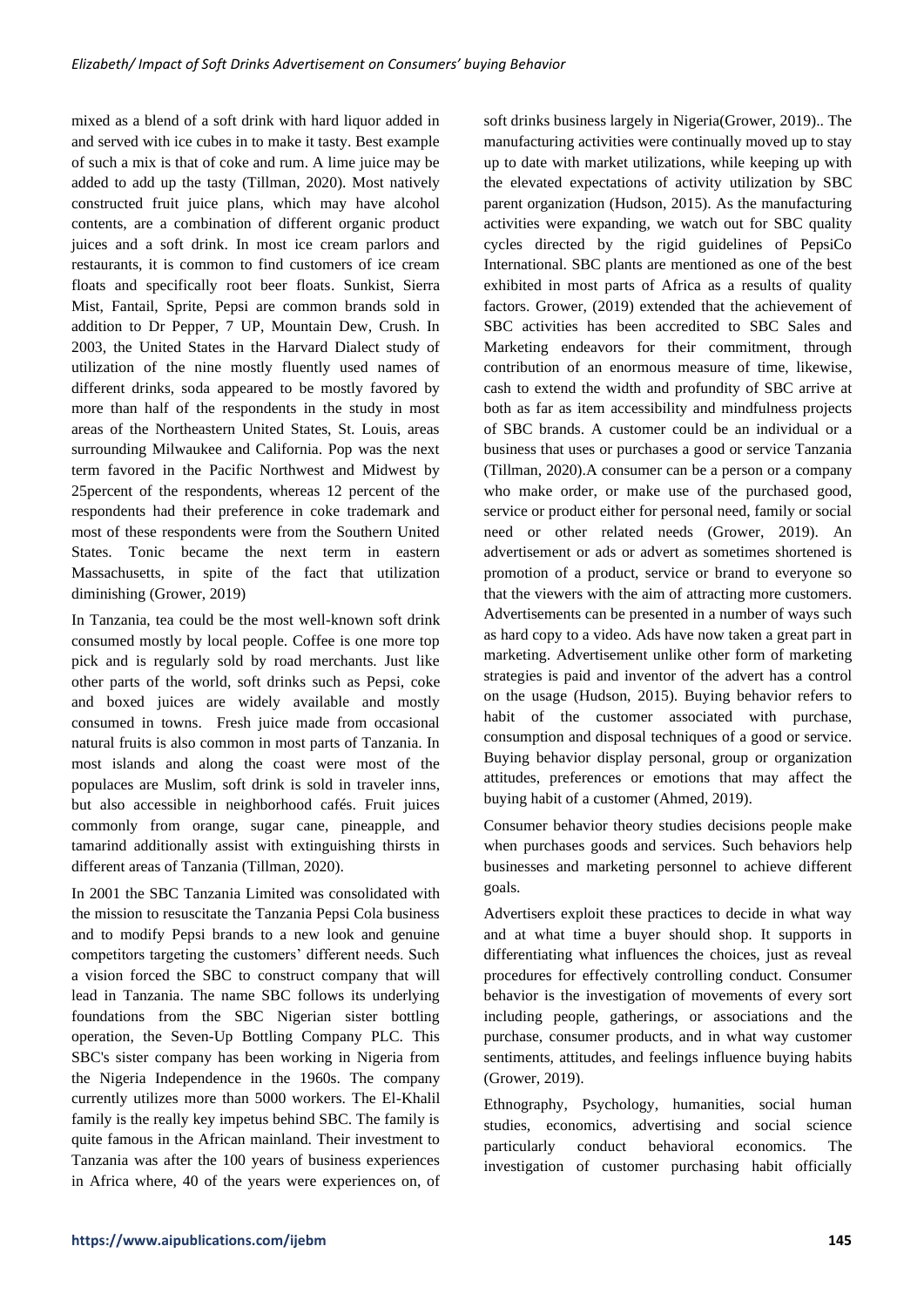analyzes individual ascribes like socioeconomics, consumer way of life, and other social factors, such as usage frequencies, use openings, dedication, product support, and willingness to provide references with an end goal to comprehend individuals' longings and utilization designs. The shopper's consequences for society overall from gatherings of people like family, companions, sports and reference bunches are additionally inspected (Hudson, 2015).

## **II. LITERATURE REVIEW**

A soft drink is a beverage that typically contains carbonated water albeit some nutrient waters and lemonades may not belong to this class of carbonated drinks, a sugar, and a characteristic or fake enhancing. A sugary substance may be made of syrup of high-fructose sugar itself, juice from fruits, or a mix of different amount of named sweeteners. Soft drinks are likely to have some ingredients of colorings, caffeine and other different

**Independent Variables** 

ingredients (Allen, 2018). A customer could be an individual or a business that uses or purchases a good or service Tanzania (Tillman, 2020). A consumer can be a person or a company who make order, or make use of the purchased good, service or product either for personal need, family or social need or other related needs (Grower, 2019). An advertisement or ads or advert as sometimes shortened is promotion of a product, service or brand to everyone so that the viewers with the aim of attracting more customers. Advertisements can be presented in a number of ways such as hard copy to a video. Ads have now taken a great part in marketing. Advertisement unlike other form of marketing strategies is paid and inventor of the advert has a control on the usage (Hudson, 2015). Buying behavior refers to habit of the customer associated with purchase, consumption and disposal techniques of a good or service. Buying behavior display personal, group or organization attitudes, preferences or emotions that may affect the buying habit of a customer (Ahmed, 2019).

**Dependent Variables** 



*Fig.2.1: Conceptual Framework*

As indicated by Kothari, 2004 a theoretical framework is a sort of moderate hypothesis that can possibly interface all parts of request. Such framework behaves like guides that give lucidness to observational request. Since reasonable systems are possibly so near imperial request, therefore to acquire various structures relying on the examination question or issue. There are a few kinds of calculated structures for the field of notice and purchaser conduct. The systems are connected to specific exploration purposes. At the point when purpose and framework are adjusted different parts of experimental exploration, for example, decision of philosophy and sort of measurable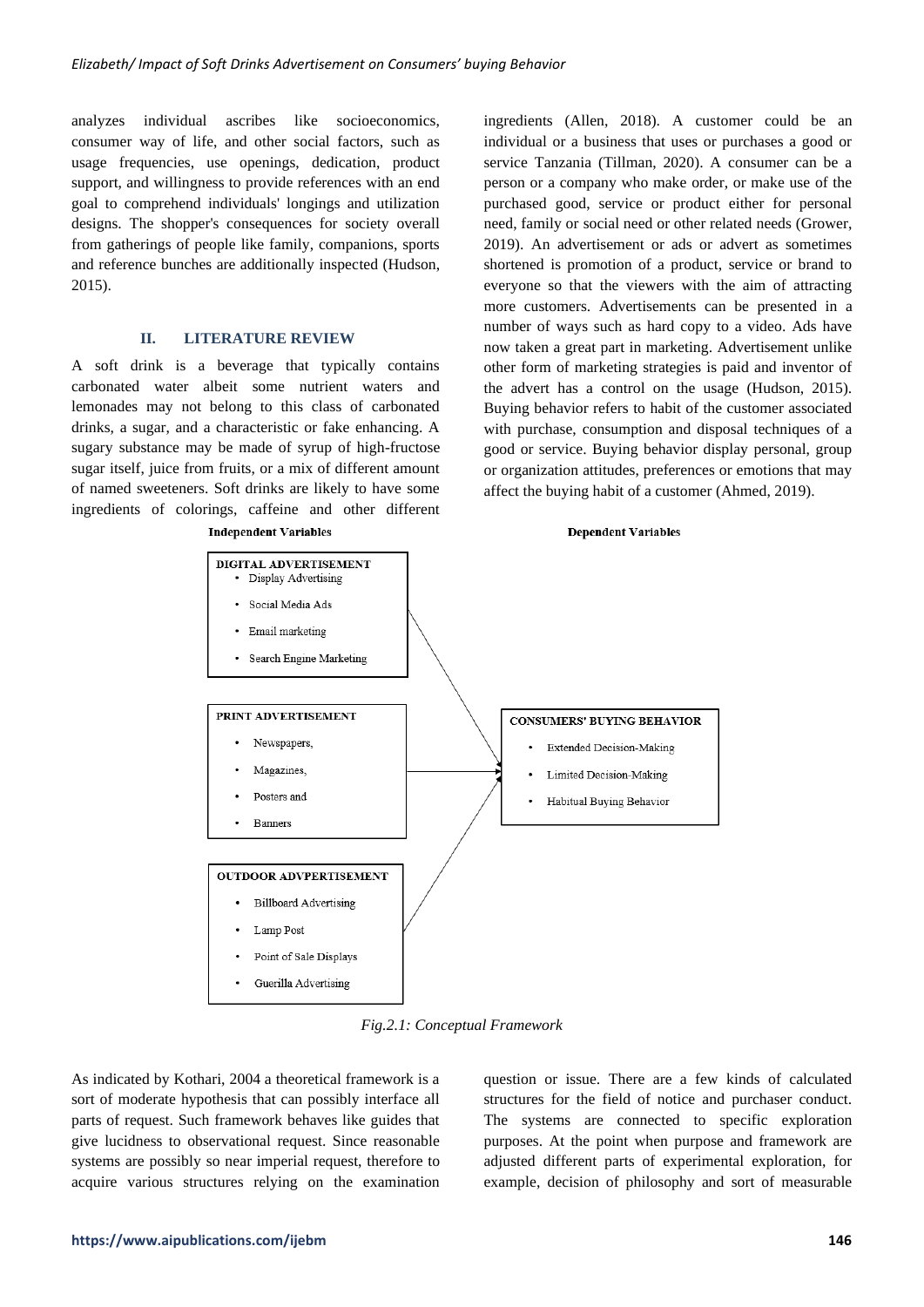strategy become unmistakable. The figure below clarifies on the connection among dependent and independent variables for this study as given in Fig.2.1.

From Figure 2.1; the effect of advertising and how advertisements work is an inquiry most advertisers and directors attempt to track down a response to. The main role of promoting is for the most part to impact the purchasing conduct of the purchaser. More often than not the buyer's purchasing conduct is affected by the customer's preferences or aversions towards the promoted item. The buyer's conduct towards an item totally relies upon the promotion, disregarding the attributes of the item. Nonetheless, numerous organizations didn't work on promoting at that point. Promotions were generally restricted to TV, radio, announcements and papers. In present day times, organizations are inclining towards computerized promoting (McCoy, 2020). Organizations are so engaged in web-based media and versatile promoting that they may very before long take to TV publicizing. The vast majority of the enormous neighborhood and worldwide goliaths are presently rehearsing advanced showcasing going full speed ahead like Pepsi. Shoppers' purchasing conduct has consistently been given such a lot of significance and spot in the writing in regards to the effect of promoting. More often than not the buyer's purchasing conduct relies upon the purchaser's loving or hating towards the promoted item. A decent quality commercial might impact purchasers to purchase that item though a low quality promotion will do the inverse (Kong, 2020).

# **III. MATERIALS AND METHODS**

This review utilized a quantitative examination approach and it applied both illustrative and inferential measurements. The review was conducted at SBC Tanzania Limited-Nyakato Industrial Area. The organization was shaped on April fifth 2001 fully intent on resuscitating the Pepsi Cola business in Tanzania and changing the Pepsi assortments into major and most grounded contenders for volume and scholarly partaking in the Tanzanian market. The thought is that his organization is one of the most amazing performing organizations in Tanzania. The name SBC follows its underlying foundations to our Nigerian sister packaging business, the Seven-Up Bottling Company PLC. The sister organization has been working in Nigeria since the nation acquired autonomy on 1 October 1960. As per Kothari (2004); research region alludes to the space wherein the analyst means to lead research. The decision of examination region is significant as it impacts the exhibition of the data created. The association presently utilizes in excess of 5000 workers. The extraordinary power that drives the SBC is the El-Khalil family, obscure on the African mainland. They came to Tanzania with just about 100 years of involvement with Africa and 40 of them were in the Nigerian sodas business. The accomplishment of these exercises has been credited to our obligation to advertising and showcasing endeavors, as we have contributed a great deal of time and cash to build the expansiveness and profundity of our entrance both to our item accessibility and mindfulness programs.

The designated populace of this review is 270 people who incorporate Administration, clients, human resource office, finance and accounting division, sales and distribution office and stores office since they are partners who can give data needed in the study. The populace is the designated gathering to be examined (Kothari, 2004); the complete assortment of component regarding which the review desires to do some inferences. The designated population of the review is faculty found at Pepsi and Pepsi purchasers by which the scientist got some information about their eagerness to give the necessary data through survey gave.

|  | Table: 3.1 Population of the study |  |
|--|------------------------------------|--|
|  |                                    |  |

| Participants                       | Population |
|------------------------------------|------------|
| Administration                     | 15         |
| Pepsi Consumers                    | 185        |
| <b>Marketing Department</b>        | 32         |
| Sales and Distribution Departments | 20         |
| <b>Finance Department</b>          | 18         |
| Total                              | 270        |

Source: SBC (2021)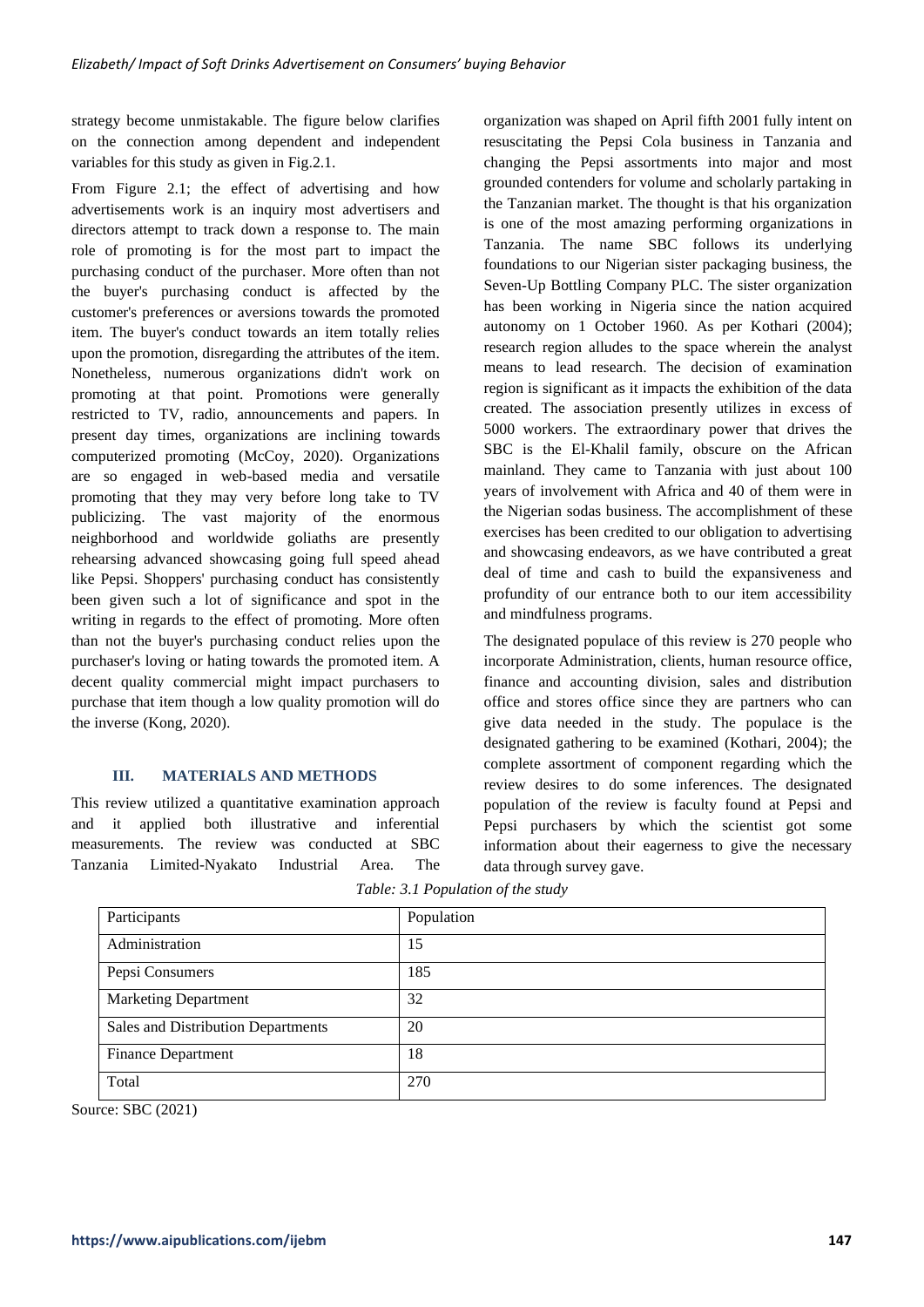| <b>Participants</b>                | Population | <b>Sample</b> |
|------------------------------------|------------|---------------|
| Administration                     | 15         | 9             |
| Pepsi Consumers                    | 185        | 109           |
| <b>Marketing Department</b>        | 32         | 19            |
| Sales and Distribution Departments | 20         | 12            |
| <b>Finance Department</b>          | 18         | 10            |
| <b>Total</b>                       | 270        | 159           |

*Sample Size Table.*

Source: Krejice and Morgan (1970)

About 159 people represented the population of this study. Sampling is the process of obtaining data about the entire population by examining only part of it (Kothari 2014). From the study, the sample included representatives of Pepsi including the Director, Human resource administrative, User departments of sales and Accounting manager, and finance departments.

This alludes to the all members that need to be used in the study sample (Kothari, 2014). A sample of 99 respondents was chosen in this study to represent the designated population of shoppers of SBC. The research utilized structured questionnaires covering open and closed questionnaires provided to consumers of Pepsi drink.

### **IV. DATA ANALYSIS AND DISCUSSIONS**

With quantitative information gathered in spite of the utilization of inquiry papers, pre-tests were coordinated to guarantee that all questions were filled and included precise data.

#### **4.1 Response Rate**

The study pointed toward 159 respondents and the respondent rate was 100 percent since all the 159 targeted respondent's respondent to the questionnaires given. This is a result of the time flexibility of the respondents since they were given time that permitted them to react to the questionnaire and to go to interviews as per the agreed plan.

| Table 4.1: Response Rate |  |
|--------------------------|--|
|--------------------------|--|

| Category                           | Frequency |
|------------------------------------|-----------|
| Administration                     | 8         |
| Pepsi Consumers                    | 82        |
| <b>Marketing Department</b>        | 18        |
| Sales and Distribution Departments | 42        |
| Finance Department                 | Q         |
| Total                              | 159       |

Source: Researcher (2021)

# **4.2 Respondents General Information**

#### **4.2.1 Age Analysis**

Age analysis is just a time-sensitive investigation concerning the due date to decide either how long is left until the due date or how long has passed since the due date (McCue, 2016). Half of the respondents of this review

are between 25 years of age to 35 years of age. While age between 36 years of age to 40 years of age was covered by 27% of the respondents and 23% of the respondents were between 41 to 50 years of age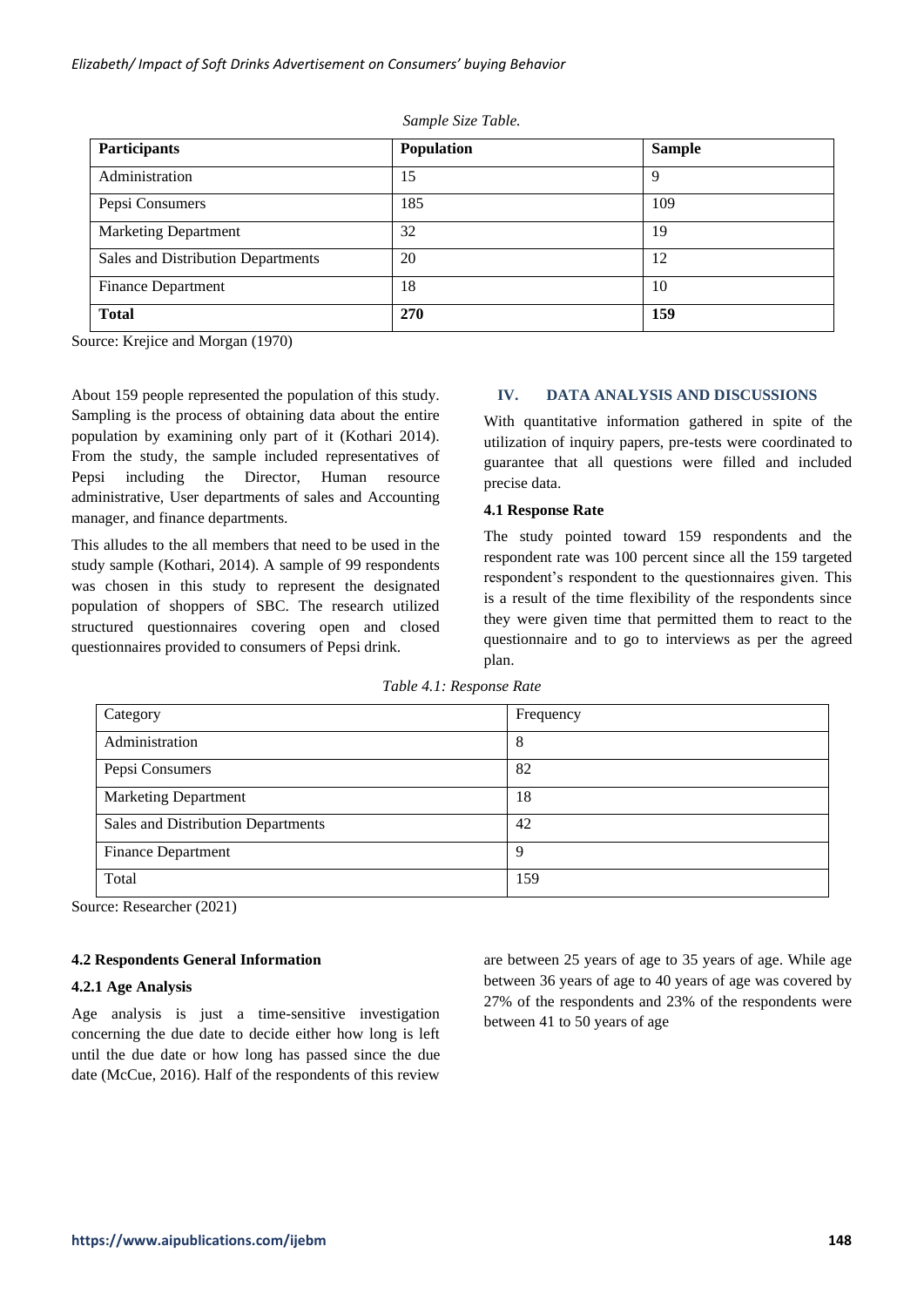# **4.2.2 Age Response Table**.

|              | $\sim$    |            |
|--------------|-----------|------------|
|              | Frequency | Percentage |
| Less than 25 | U         |            |
| 25-35        |           | 27         |
| $36 - 40$    |           | 23         |
| $41 - 50$    |           | 50         |
| <b>Total</b> | O         | 100        |

*Table 4.2 Age Response*

# **4.2.2 Gender Analysis**

Gender analysis alludes to the assortment of strategies used to comprehend the connections among females and males, their admittance to resources, their practices, and **4.2.2 Gender Analysis**

the limitations they face comparatively with one another (Lloyd, 2014). Men covered 54% of the respondents in this study whereas 46% of the respondents included females.

|  | Table 4.3 Gender Response. |  |
|--|----------------------------|--|
|  |                            |  |

| Gender |       |           |         |               |                           |
|--------|-------|-----------|---------|---------------|---------------------------|
|        |       | Frequency | Percent | Valid percent | <b>Cumulative Percent</b> |
| Value  |       | 92        | 57.8    | 57.8          | 57.8                      |
|        | ∠     | 67        | 42.2    | 42.2          | 100.0                     |
|        | Total | 159       | 100.0   | 100.0         |                           |

# **4.2.3 Education Level**

Training level alludes to a number of years of formal guidance packed and effectively finished, typically dependent on excelling through a number of tests (Knudsen, 2017). From the field, 10% had not attended

formal schooling. 40% of the respondents of this review had tertiary schooling and 20% of respondents had auxiliary instruction while 30% of the respondents had a college degree.

# **4.2.4 Education Level Response Table.**

*Table 4.4 Education Level Response.*

|       | <b>Education level</b>         |           |         |               |                    |
|-------|--------------------------------|-----------|---------|---------------|--------------------|
|       |                                | Frequency | Percent | Valid Percent | Cumulative percent |
|       |                                | 15        | 9.4     | 9.4           | 9.4                |
| Valid | <b>Had No Formal Education</b> |           |         |               |                    |
|       | Had Secondary Education        | 32        | 20.1    | 20.1          | 29.5               |
|       | Had Tertiary Collage Education | 67        | 42.1    | 42.1          | 71.6               |
|       | <b>Had University Degree</b>   | 45        | 28.4    | 28.4          | 100.0              |
|       | <b>Total</b>                   | 159       | 100.0   | 100.0         |                    |

# **4.2.5 Working Experience**

Work experience is the experience that an individual has during working in a task, or working in a particular field or occupation, for example, Four years of qualifying work insight in the field of Marketing (Lloyd, 2014). The finding revealed that 50% of the respondents have 1 to 4 years of working experience, 45% of the respondents of this review have 5 to 10 years of working experience and 5% of the respondents have over 10 years of working experience.

**4.2.5 Working Experience Response Table.**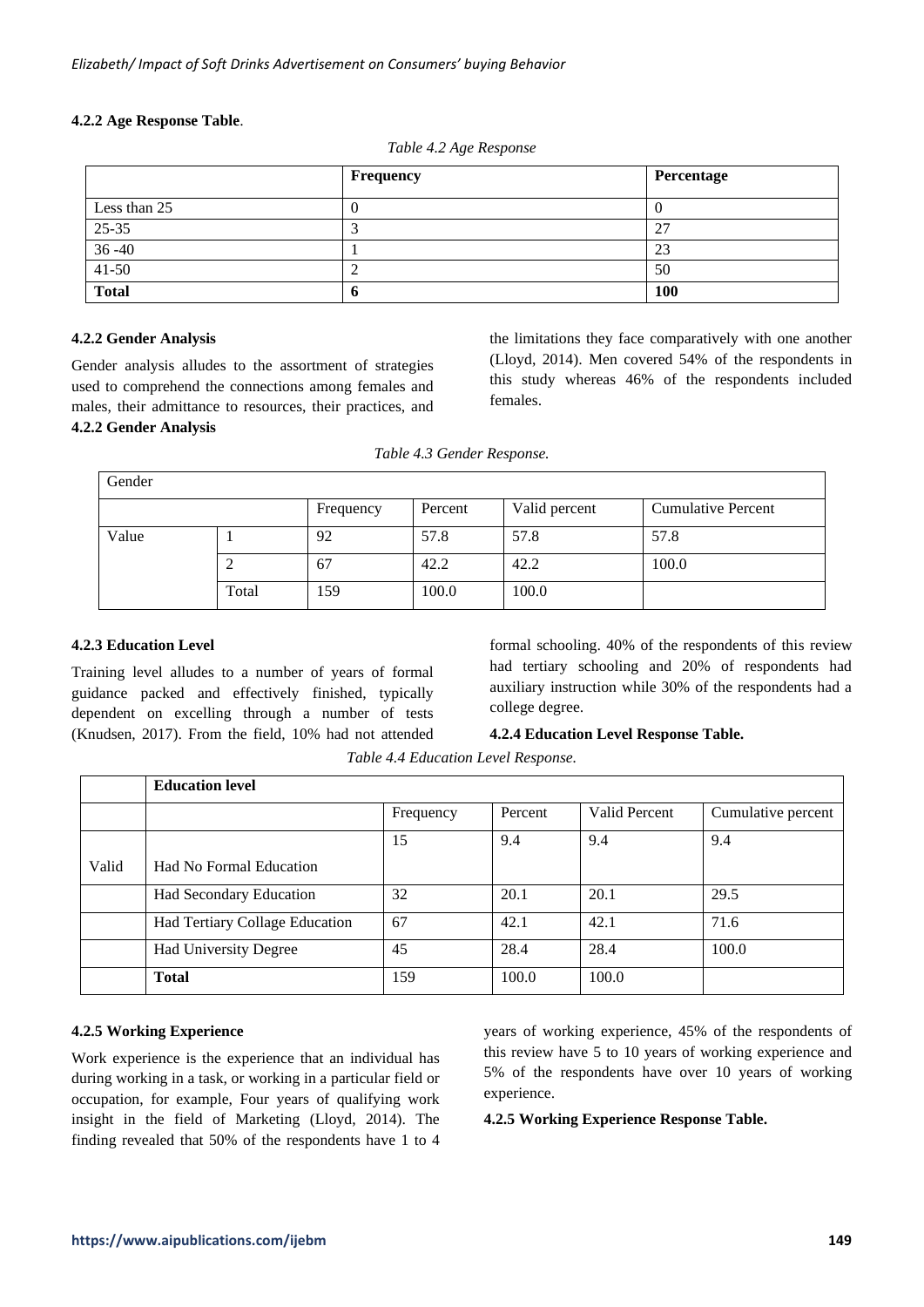| Years of experiences | Frequency | Percentage |
|----------------------|-----------|------------|
| 1-4 years            | 37        | 50         |
| 5-10 years           | 27        | 45         |
| $10+$ years          | 13        |            |
| Total                | 77        | 100        |

*Table 4.5 Working Experience Response.*

# **4.3. Correlation Analysis Table.**

*Table 4.6 Correlation Analysis.*

| Correlations |                            |      |           |              |             |
|--------------|----------------------------|------|-----------|--------------|-------------|
|              |                            | PA   | <b>OA</b> | <b>DAD</b>   | <b>CBB</b>  |
| PA           | <b>Pearson Correlation</b> | 1    | .149      | .109         | .014        |
|              | Sig. (2-tailed)            |      | .062      | .173         | .862        |
|              | N                          | 159  | 159       | 158          | 158         |
| <b>OA</b>    | <b>Pearson Correlation</b> | .149 | -1        | $.532**$     | $.618**$    |
|              | Sig. (2-tailed)            | .062 |           | .000         | .000        |
|              | N                          | 159  | 159       | 158          | 158         |
| <b>DAD</b>   | <b>Pearson Correlation</b> | .109 | $.532**$  | $\mathbf{1}$ | $.480^{**}$ |
|              | Sig. (2-tailed)            | .173 | .000      |              | .000        |
|              | N                          | 158  | 158       | 158          | 157         |
| <b>CBB</b>   | <b>Pearson Correlation</b> | .014 | $.618**$  | $.480**$     | 1           |
|              | Sig. (2-tailed)            | .862 | .000      | .000         |             |
|              | N                          | 158  | 158       | 157          | 158         |

\*\*. Correlation is significant at the 0.01 level (2-tailed).

The table shows the connection between dependent consumer's buying behavior-CBB) and independent variables (Digital advertisement-DAD); the outcomes showed that Digital advertisement has correlation of 0.480, P-Value .000 which showed positive but weak relationship between the two variables. It means that digital advertisement has an influence on consumer's behavior.

# **4.3.1 The Effects of Print Advertisements on Consumers' Buying Behavior of Pepsi Product**

From the table above which shows the relationship between dependent (consumer's buying behavior-CBB) and independent variables (Print advertisement-PA); the results showed that Print advertisement has a correlation of .0140, P-Value .862 which showed positive but weak relationship between the two variables. This means that digital advertisement has an influence on consumer's behavior.

# **4.3.2 The Effects of Outdoor Advertisements on Consumers' Buying Behavior of Pepsi Product**

The table above represents the relationship between dependent (consumer's buying behavior-CBB) and independent variables (Outdoor advertisement-OA); it was found that Outdoor advertisement has a correlation of .618 and a P-Value .000. These results, shows strong positive relationship between the two variables hence conclude that outdoor advertisement has a higher influence on consumer's behavior.

# **4.4 Regression Analysis**

From the regression analysis, the relation between dependent variable and one or more independent variables was determined. Since the study had a number of variable then a multiple regression model developed and adopted using he beta vales as presented in the table below;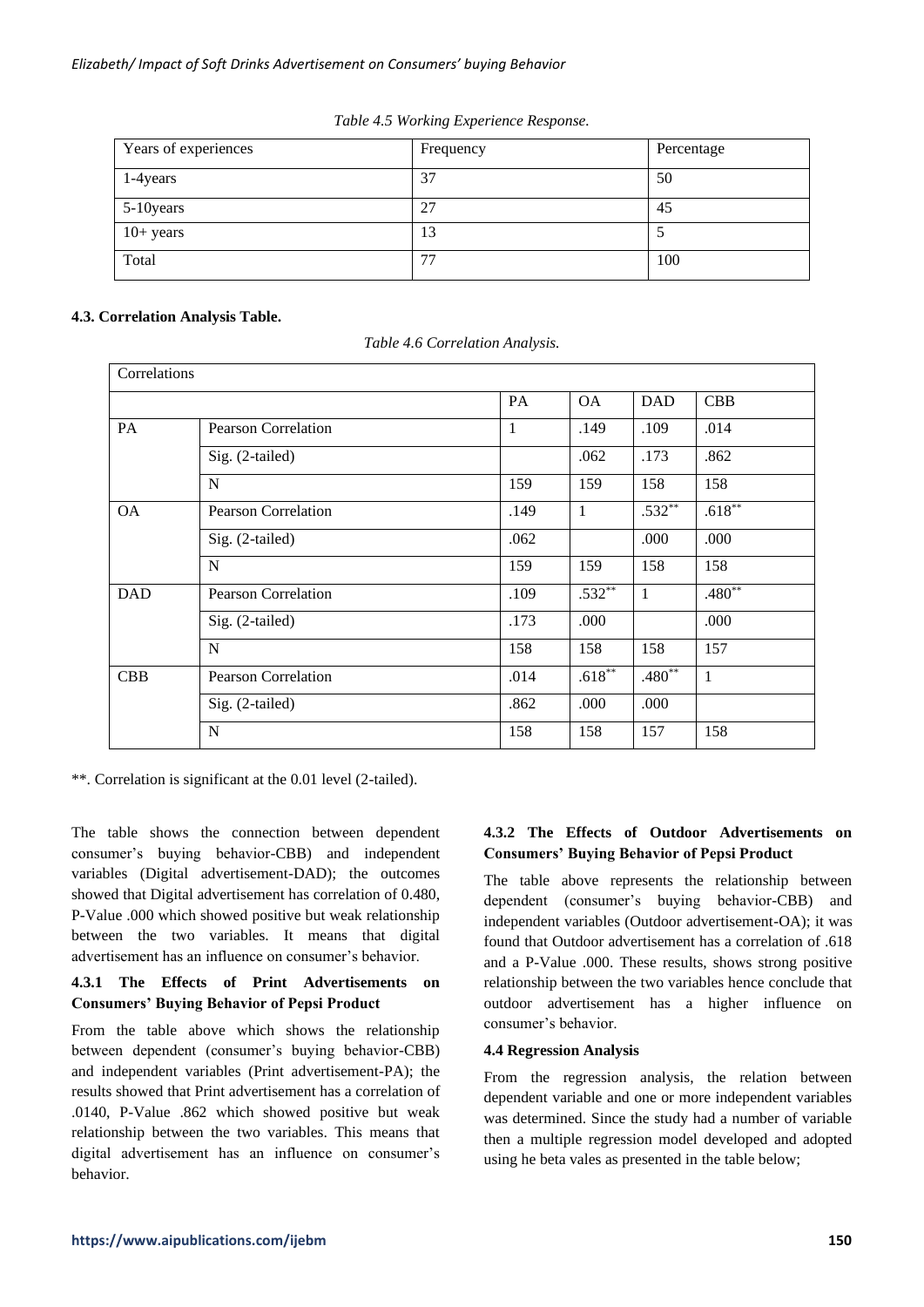$CBB = 0.262 + 1.71 DAD - 0.104 PA + 0.511OA$ 

Whereby;

CBB-Consumer's Buying Behavior

DAD- Digital Advertisement

PA-Print Advertisement

OA- Outdoor Advertisement

The above equation beat values show that the outdoor advertisement (OA) has a higher influence on consumer's buying behavior given 0.511 followed with digital **4.5.1 Model Summary Table.**

|  | Model Summary |
|--|---------------|
|  |               |

|       | .710 <sup>a</sup> | .504     | .494                 | .35360                        |
|-------|-------------------|----------|----------------------|-------------------------------|
| Model | R                 | R Square | Adjusted R<br>Square | Std. Error of<br>the Estimate |

a. Predictors: (Constant), PA, OA, DSA

#### **4.5.2 Analysis of Variance.**

*Table 4.7 Analysis of Variance.*

# **ANOVA<sup>a</sup>**

| Model                                  |            | Sum of Squares | df  | Mean Square |        | Sig.              |  |
|----------------------------------------|------------|----------------|-----|-------------|--------|-------------------|--|
|                                        | Regression | 16.299         |     | 5.433       | 37.363 | .000 <sup>b</sup> |  |
|                                        | Residual   | 22.248         | 153 | .145        |        |                   |  |
|                                        | Total      | 38.548         | 156 |             |        |                   |  |
| a. Dependent Variable: CBB             |            |                |     |             |        |                   |  |
| b. Predictors: (Constant), DAD, PA, OA |            |                |     |             |        |                   |  |

#### **4.5.3 Coefficient Table.**

**Table 4.4 Coefficients**.

| Coefficients <sup>a</sup>  |            |                                |            |                              |          |      |                                 |                    |
|----------------------------|------------|--------------------------------|------------|------------------------------|----------|------|---------------------------------|--------------------|
| Model                      |            | Unstandardized<br>Coefficients |            | Standardized<br>Coefficients | $\top$   | Sig. | 95.0% Confidence Interval for B |                    |
|                            |            | B                              | Std. Error | <b>B</b> eta                 |          |      | Lower Bound                     | <b>Upper Bound</b> |
|                            | (Constant) | .261                           | .175       |                              | 1.486    | .139 | $-.086$                         | .607               |
|                            | <b>PA</b>  | $-.104$                        | .080       | $-.081$                      | $-1.300$ | .196 | $-.262$                         | .054               |
|                            | <b>OA</b>  | .511                           | .072       | .520                         | 7.121    | .000 | .369                            | .653               |
|                            | <b>DAD</b> | .171                           | .058       | .212                         | 2.924    | .004 | .055                            | .286               |
| a. Dependent Variable: CBB |            |                                |            |                              |          |      |                                 |                    |

# **V. SUMMARY, CONCLUSIONS AND RECOMMENDATIONS**

# **5.1 Introduction**

This section gives a profound discussion of the findings received from the field in relation to objectives and the research questions together with a link in the literature review in this study

#### **5.2 Discussion of the findings**

The study found that the company uses print commercials on consumers' purchasing behavior of Pepsi products. The

advertisement (DAD) given a constant value of 0.262 also print advertisement (PA) has shown no influence on consumer's buying behavior. Further, the R-square was 50.4 percent was revealed which depict that 50.4 percent of the dependent variable was influenced by the independent variable.

#### **4.5 Analysis of Variance**

The analysis of the variance shows the overall significance of the model. The table below shows that the overall model is significant at .000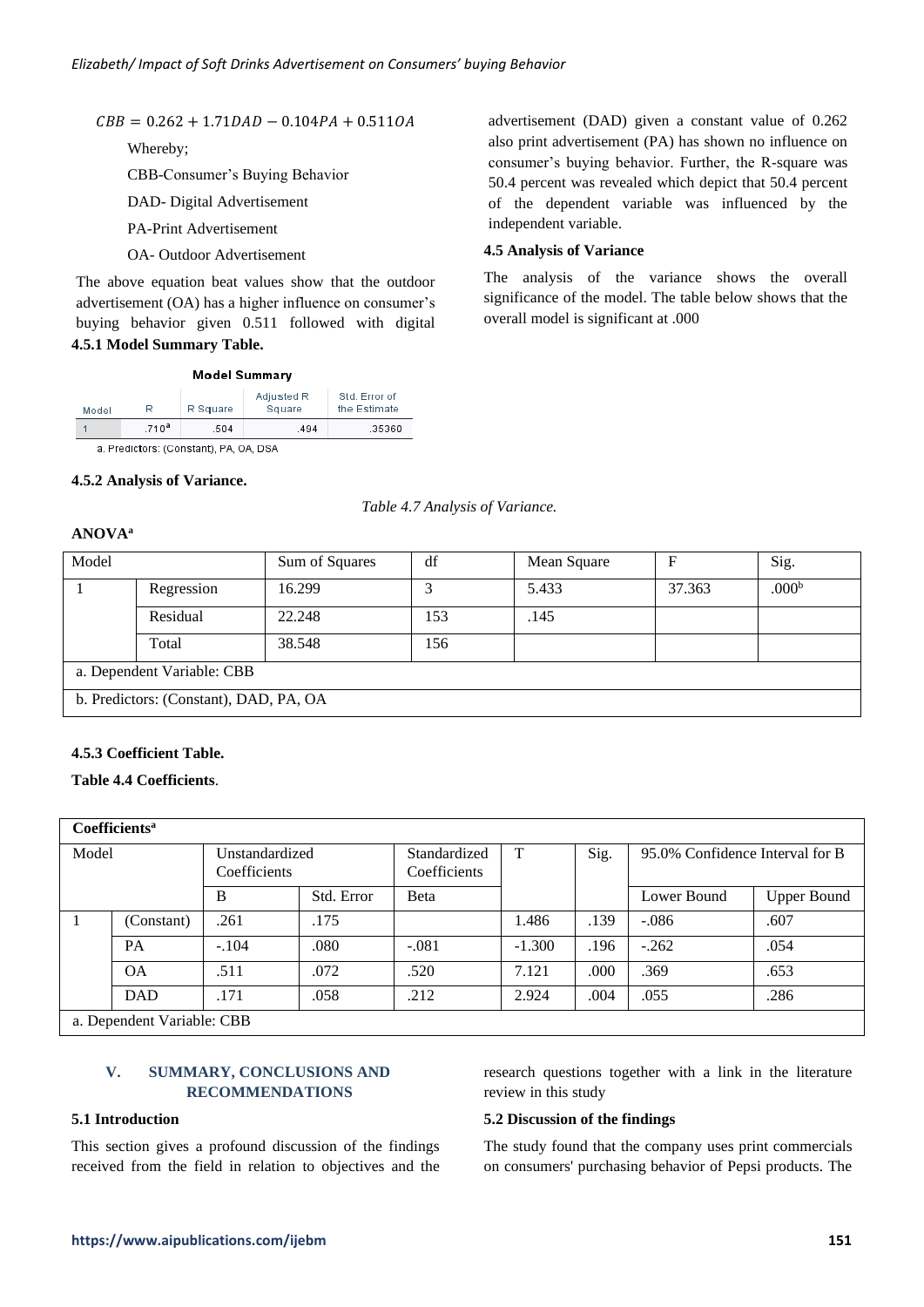researcher additionally found that there are impacts of utilizing print commercials on affecting the consumer behavior which incorporates high openness, cost cuts, and sturdiness of the promoting instruments like banners and posters. The researcher likewise uncovered that print notices affect the consumer purchasing behavior of Pepsi items.

It was revealed like many of the companies that use outdoor advertisements to influence the consumer on their buying behaviors, Pepsi is among them. The study further exposed that outdoor advertisement have quite an influence on consumers' buying behavior of Pepsi product since it involves eye catching. The ads type appears to cheaper in terms of price but need creativity since it involves eye catching

Advice or recommendations given to Pepsi employees to make ads work better for consumer purchases which include growing advertising, budgeting, focusing more on research and development and training of advertising staff.

Away from the big boards, the business can see the highway; external advertising is ubiquitous and has the potential to reach consumers in a more effective way. Consumers are not able to go beyond a single frame, external visual ads such as those that may surpass television ads, radio ads, or social media ads. Unlike social media ads, outdoor advertising does not usually have a full market. Market overcrowding has led to a growing lack of concern for developing people over the ongoing marketing efforts. Additionally, outdoor advertising is more affordable than ever before.

The study has shown that more than 70% of consumers read the messages contained on billboards, making this type of outdoor advertising one of the most effective ways to reach a targeted audience. Additionally, billboard advertising is more affordable than ever. Depending on the market, target audience, frequency, and accessibility, using external advertising can be more expensive than other types of marketing. Using a vendor gives the business easy access to all media owners applying for a job. The business knows the lowest possible price without interruption and has a lot of headaches when it comes to buying media space alone. Advertisements affixed to shelters, newsrooms and shops, bicycle and motorcycle stocks, city panels, shopping malls, city information pillars, street poles, and other store buildings are all forms of street furniture advertising. This type of outdoor advertising puts ads at eye level for consumers. Street furniture advertising is effective in reaching consumers through high frequency, low cost, and targeted market-specific indicators. Passengers, pedestrians, and motorists are all victims of this particular form of outdoor advertising. Most popular in

trafficking areas, in urban areas, street furniture advertising has the potential to provide a wide range of relevant and neighborly marketing.

# **5.2 Conclusion**

After the top to bottom investigation concerning an appraisal on the effect of soft drinks commercials on consumers buying behavior, a contextual analysis of SBC Tanzania Limited. The study made the following conclusions;

> **a)** The study uncovered that the company uses computerized ads in drawing in purchasers of Pepsi items. The most utilized sort of advanced promotions applied by the association in drawing in purchasers of Pepsi items incorporates show publicizing. The study further uncovered that digital showcasing contributes to an enormous degree of impacting the purchasing conduct of the clients. This showed a positive yet powerless connection between the two factors.

> **b**) The study reveals that Pepsi ltd Company uses print promotions on consumers' buying behavior of Pepsi items. It was further found that there are impacts of utilizing print promotion on affecting the purchasers' conduct which incorporates high openness, cost cuts, and strength of the publicizing instruments like banners and pennants. Likewise, it was revealed found out that print promotions affect customers' purchasing conduct of Pepsi items. However, positive it is but there is a weak relationship with the dependent variable.

**c)** It was observed that outdoor ads are utilized by peps ltd company in influencing the buyers' purchasing behavior of Pepsi items. The study uncovered that there is an outdoor promotion that involves eye catching hence catches the attention of the customer as a result put an effect on the consumer purchasing behavior of Pepsi products. This type of ad is also cheap in terms of cost. The outdoor ads moderately affect the consumer is buying behavior. The company workers suggested the ads should be more viable on consumers buying behavior hence need to incorporate expanding publicizing, spending budget, more focus on innovative work and furthermore time to time training to advertising experts. Staff. Strong and positive relation between the variable was revealed.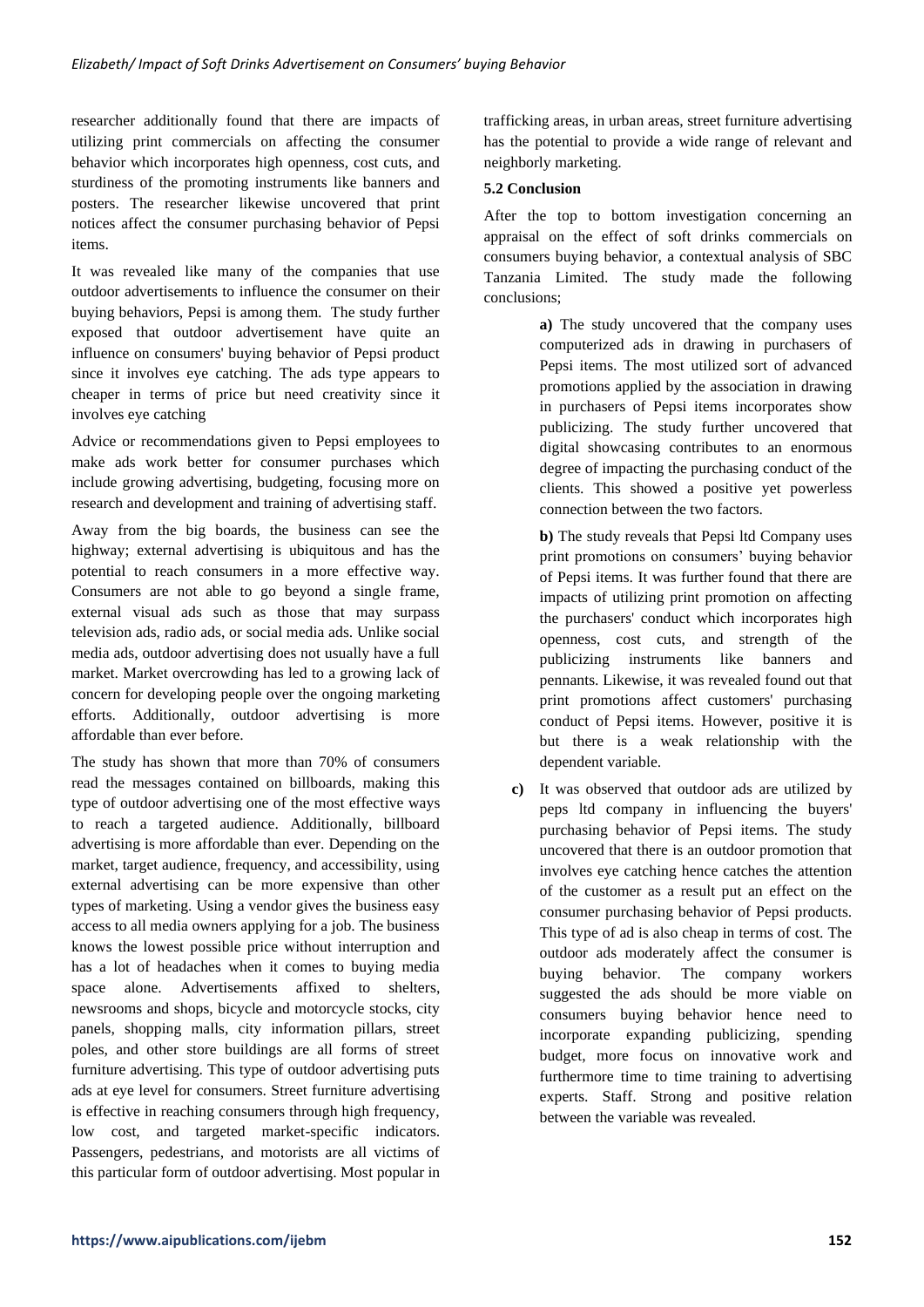Individuals draw in with printed promoting in unexpected ways in comparison to advanced publicizing. For instance, the watcher has a vastly improved shot at recollecting the promotion on paper design than computerized. Likewise, shoppers regularly put a higher worth on the items and administrations they see promoted on paper than they do on the web. One reason why print showcasing is costlier than advanced advertising is on the grounds that it is tremendous speculation. Organizations can likewise depend on a similar significant degree of responsiveness in practically any remaining sort of print media. Regardless of whether it is promotions, business cards, paper advertisements, or leaflets, print media triggers customer activities, making change rates incredibly high. An organization can burn through a great many dollars assembling a site, enhancing an email crusade, or extending its market access via online media. Notwithstanding, they might neglect to observe the sort of trust that forms trust in the item. Part of the justification for this is that the Internet is spilling over with bogus and misdirecting data.

### **5.3 Recommendations**

Basing on the findings, the study specifically recommend on the following so as to take Pepsi product to the next stage of development in terms of advertisement and understanding the concept of consumers' buying behavior of the product;-

# **a) SBC Tanzania Limited Should Consider Identification;**

There is more than one way to reach the right people. A clever combination of contextual insights like placing ads on product-related sites, perhaps through Google Display Network and audiences that target and provide content to people who might be most interested in it, based on their previous search behavior and more. The data they have previously provided should see limited access to SBC Tanzania. If SBC Tanzania Limited is very clear, it can set conditions, it can work very well on a budget, as the attention SBC Tanzania Limited receives is high quality and likely to change. The key is to evaluate, test, evaluate and refine the strategy. However SBC Tanzania Limited prefers to do advertising for the most interested people, the content needs to be involved in order to collect those customers.

# **b) SBC Tanzania Limited Must Focus or Emphasize Ad Content**

Advertising needs to have the right things. For advertising to work, and more importantly to bring creative ideas and increase marketing revenue, ads need to improve and begin to deliver the best user experience and that means combining high quality data with high quality creation. Instead of messages that are led by a brand that is informative but that do not attract attention, consider what can be gained by product-led advertising. Successfully displaying product qualities can lead to attractive, useful ads that help a person make his decision to buy.

# **c) SBC Tanzania Limited Must Customize Ads to Promote Interaction**

Wise use of data, cookies and real-time information will allow advertisers to create relevant and personalized online advertising, including the right people with the right information. SBC Tanzania Limited can open up opportunities to sell 'big data' by delivering the right goods to the right people at the right time. For example, ecommerce marketers who do not have all the information of their product including product features and attributes in their hands can use this in ever-changing digital display ads, which consumers may click on and then switch over.

# **d) SBC Tanzania Limited Must Use Effective Re-Identification to Win Visitors**

One of the smartest and easiest ways to win customers is to follow people who already exist on the site. Redirecting is not new, but brands should be smart in their own way. Redirect uses cookies to provide consumers with relevant and personalized product ads, based on their previous browsing history, in hopes of enticing them to return to the site to complete their Pepsi product purchases. With realtime bidding, advertisers can display individual-generated ads, relevant to the consumer, perhaps display products they have recently saved, or products that are related to previous purchases. If a customer leaves the site without purchase, enticing them to return to the site will only be successful if they are shown the right content. Ads should be personalized to engage with the customer and encourage feedback. The content of the ad must be creative to re-engage the customer, and should include promotional text focusing on additional product features to help the consumer make the purchase more comprehensive.

# **e) SBC Tanzania Limited Advertise Real Time to Help Conversion**

Real-time layout can help ads change better, as they are displayed in the right place at the right time. Consumer interaction is best when it comes to certain events or large and timely content pieces with second-screen devices. Engagement rates are ten times higher than the industry average, proving that real-time personal advertising works. Delivering the right content at the right time is key to improving the overall conversion rates for customers.